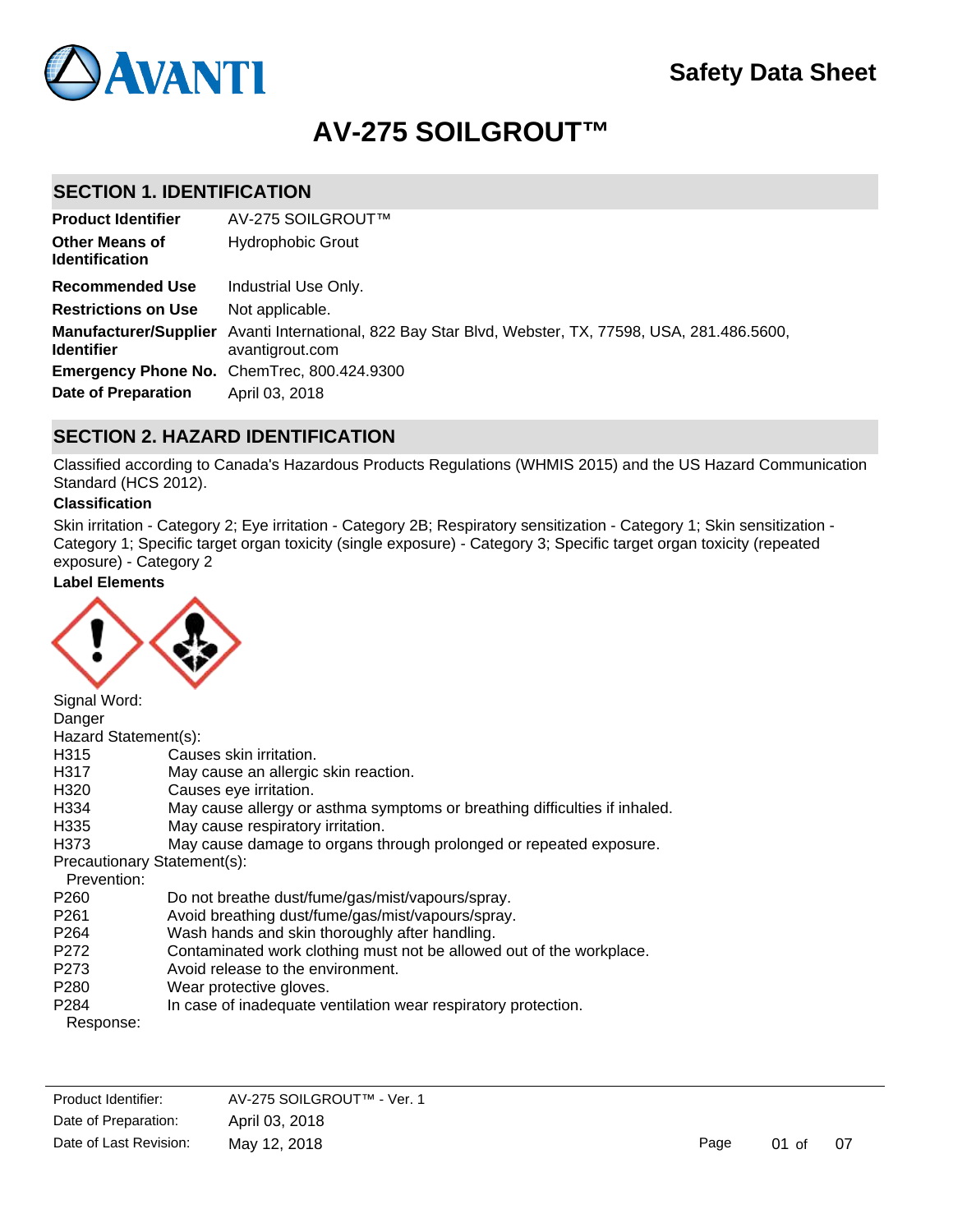| $P302 + P352$        | IF ON SKIN: Wash with plenty of water/                                                                            |
|----------------------|-------------------------------------------------------------------------------------------------------------------|
| Soap                 |                                                                                                                   |
| $P304 + P340$        | IF INHALED: Remove person to fresh air and keep comfortable for breathing.                                        |
|                      | P305 + P351 + P338 IF IN EYES: Rinse cautiously with water for several minutes. Remove contact lenses, if present |
|                      | and easy to do. Continue rinsing.                                                                                 |
| $P332 + P313$        | If skin irritation occurs: Get medical advice/attention.                                                          |
| $P337 + P313$        | If eye irritation persists: Get medical advice/attention.                                                         |
| $P342 + P311$        | If experiencing respiratory symptoms: Call a POISON CENTRE/doctor/                                                |
| $P362 + P364$        | Take off contaminated clothing and wash it before reuse.                                                          |
| Storage:             |                                                                                                                   |
| $P403 + P233$        | Store in a well-ventilated place. Keep container tightly closed.                                                  |
| Disposal:            |                                                                                                                   |
| P <sub>501</sub>     | Dispose of contents and container in accordance with local, regional, national and international                  |
| regulations.         |                                                                                                                   |
| <b>Other Hazards</b> |                                                                                                                   |
| Not applicable.      |                                                                                                                   |

# **SECTION 3. COMPOSITION/INFORMATION ON INGREDIENTS**

| <b>Chemical Name</b>                                      | <b>CAS No.</b>   | %  | <b>Other Identifiers Other Names</b> |  |
|-----------------------------------------------------------|------------------|----|--------------------------------------|--|
| Dibutyl maleate                                           | 105-76-0         | 50 | <b>DBM</b>                           |  |
| Methylenediphenyl diisocyanate<br>$\vert$ (mixed isomers) | $26447 - 40 - 5$ | 19 | MDI!                                 |  |

# **SECTION 4. FIRST-AID MEASURES**

#### **First-aid Measures**

#### **Inhalation**

Move to fresh air. If experiencing respiratory symptoms (e.g. coughing, shortness of breath, wheezing), call a Poison Centre or doctor. Get medical advice or attention if you feel unwell.

# **Skin Contact**

Avoid direct contact. Wear chemical protective clothing if necessary. Immediately wash gently and thoroughly with lukewarm, gently flowing water and mild soap for 15-20 minutes. If skin irritation or a rash occurs, get medical advice or attention. Thoroughly clean clothing, shoes and leather goods before reuse or dispose of safely.

# **Eye Contact**

Avoid direct contact. Wear chemical protective gloves if necessary. Immediately rinse the contaminated eye(s) with lukewarm, gently flowing water for 15-20 minutes, while holding the eyelid(s) open. Remove contact lenses, if present and easy to do. Take care not to rinse contaminated water into the unaffected eye or onto the face. If eye irritation persists, get medical advice or attention.

#### **Ingestion**

Rinse mouth with water. Get medical advice or attention if you feel unwell or are concerned.

#### **First-aid Comments**

Get medical advice or attention if you feel unwell or are concerned.

# **Most Important Symptoms and Effects, Acute and Delayed**

If inhaled: can cause effects as described for inhalation.

# **Immediate Medical Attention and Special Treatment**

# **Target Organs**

Kidneys, lungs, respiratory system.

#### **Special Instructions**

Monitor cardiovascular function. Monitor lung function.

# **Medical Conditions Aggravated by Exposure**

| Product Identifier:    | AV-275 SOILGROUT™ - Ver. 1 |
|------------------------|----------------------------|
| Date of Preparation:   | April 03, 2018             |
| Date of Last Revision: | May 12, 2018               |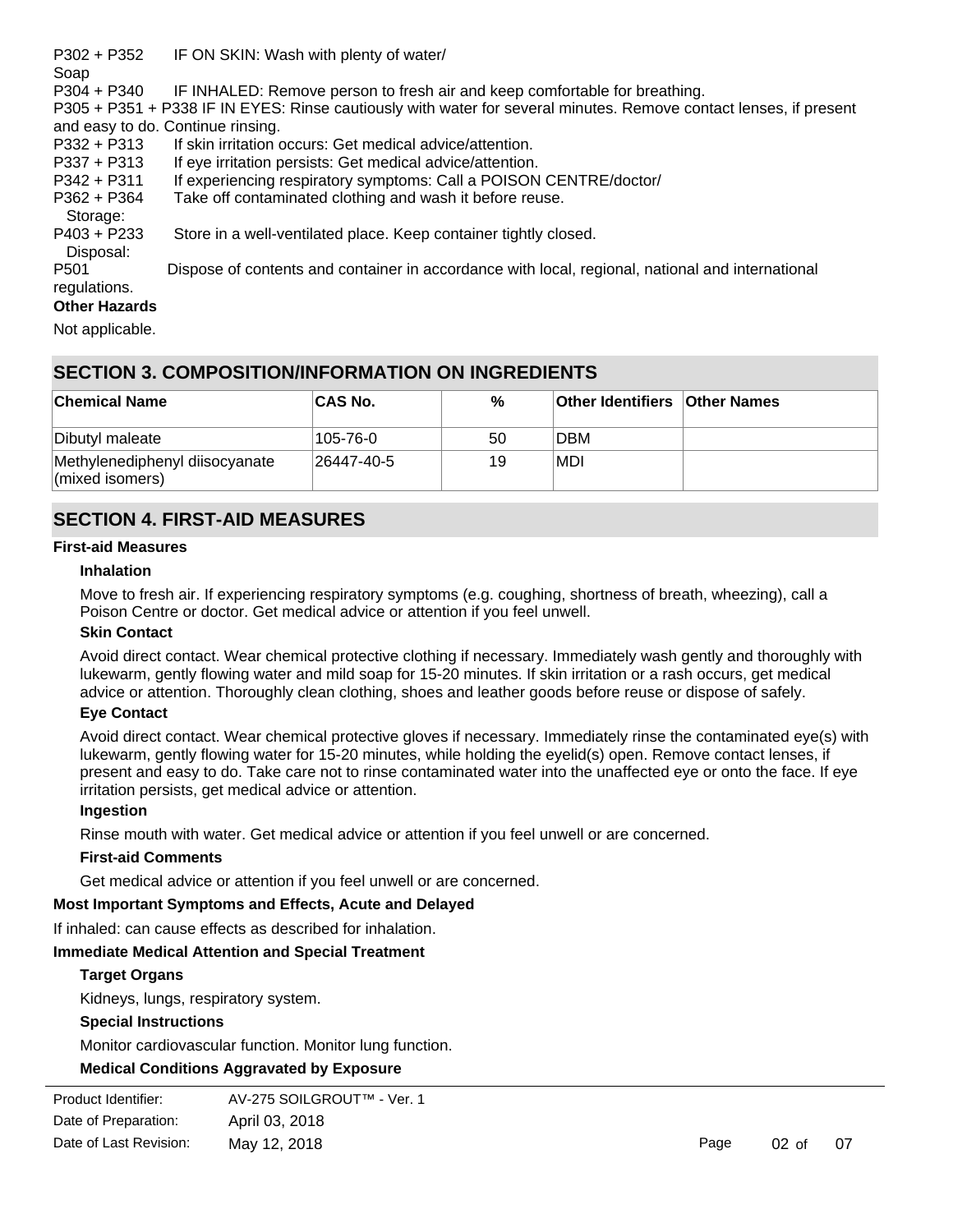# **SECTION 5. FIRE-FIGHTING MEASURES**

# **Extinguishing Media**

# **Suitable Extinguishing Media**

Use water to keep non-leaking, fire-exposed containers cool.

# **Unsuitable Extinguishing Media**

None known.

# **Specific Hazards Arising from the Product**

This product presents no unusual hazards in a fire situation.

Very toxic carbon monoxide, carbon dioxide; extremely hazardous hydrogen cyanide; corrosive, oxidizing nitrogen oxides; very toxic polycyclic aromatic hydrocarbons.

# **Special Protective Equipment and Precautions for Fire-fighters**

Approach fire from upwind to avoid hazardous vapours or gases. Knock down vapours or gases with water fog or fine water spray.

Chemical protective clothing (e.g. chemical splash suit) and positive pressure SCBA may be necessary.

# **SECTION 6. ACCIDENTAL RELEASE MEASURES**

# **Personal Precautions, Protective Equipment, and Emergency Procedures**

Do not touch damaged containers or spilled product unless wearing appropriate protective equipment.

# **Environmental Precautions**

Do not allow into any sewer, on the ground or into any waterway. If the spill is inside a building, prevent product from entering drains, ventilation systems and confined areas.

# **Methods and Materials for Containment and Cleaning Up**

Small spills or leaks: stop or reduce leak if safe to do so. Cover the spill surface with the appropriate type of foam to reduce the release of vapour. Contain and soak up spill with absorbent that does not react with spilled product. Large spills or leaks: dike spilled product to prevent runoff. Knock down vapour with fog or fine water spray. Flush spill area. Get expert advice before treating the spilled product with other chemicals to make it less hazardous. Contact emergency services and manufacturer/supplier for advice.

# **Other Information**

Contact supplier, local fire and emergency services for help. Report spills to local health, safety and environmental authorities, as required.

# **SECTION 7. HANDLING AND STORAGE**

# **Precautions for Safe Handling**

Prevent all skin contact. Avoid breathing in this product. Do not get in eyes, on skin or on clothing. Avoid generating vapours or mists. Prevent uncontrolled release of product. Avoid release to the environment. Immediately report leaks, spills or failures of the safety equipment (e.g. ventilation system). General hygiene considerations: it is good practice to: avoid breathing product; avoid skin and eye contact and wash hands after handling. Do NOT smoke in work areas. Do NOT eat, drink or store food in work areas. Remove contaminated clothing and protective equipment before entering eating areas or leaving work area. Consider using a double locker-shower facility. Wash hands thoroughly after handling this product and before eating, using the washroom or leaving work area. Thoroughly clean clothing, shoes and leather goods before reuse or dispose of safely.

# **Conditions for Safe Storage**

Store in an area that is: cool, ventilated, separate from incompatible materials (see Section 10: Stability and Reactivity).

# **SECTION 8. EXPOSURE CONTROLS/PERSONAL PROTECTION**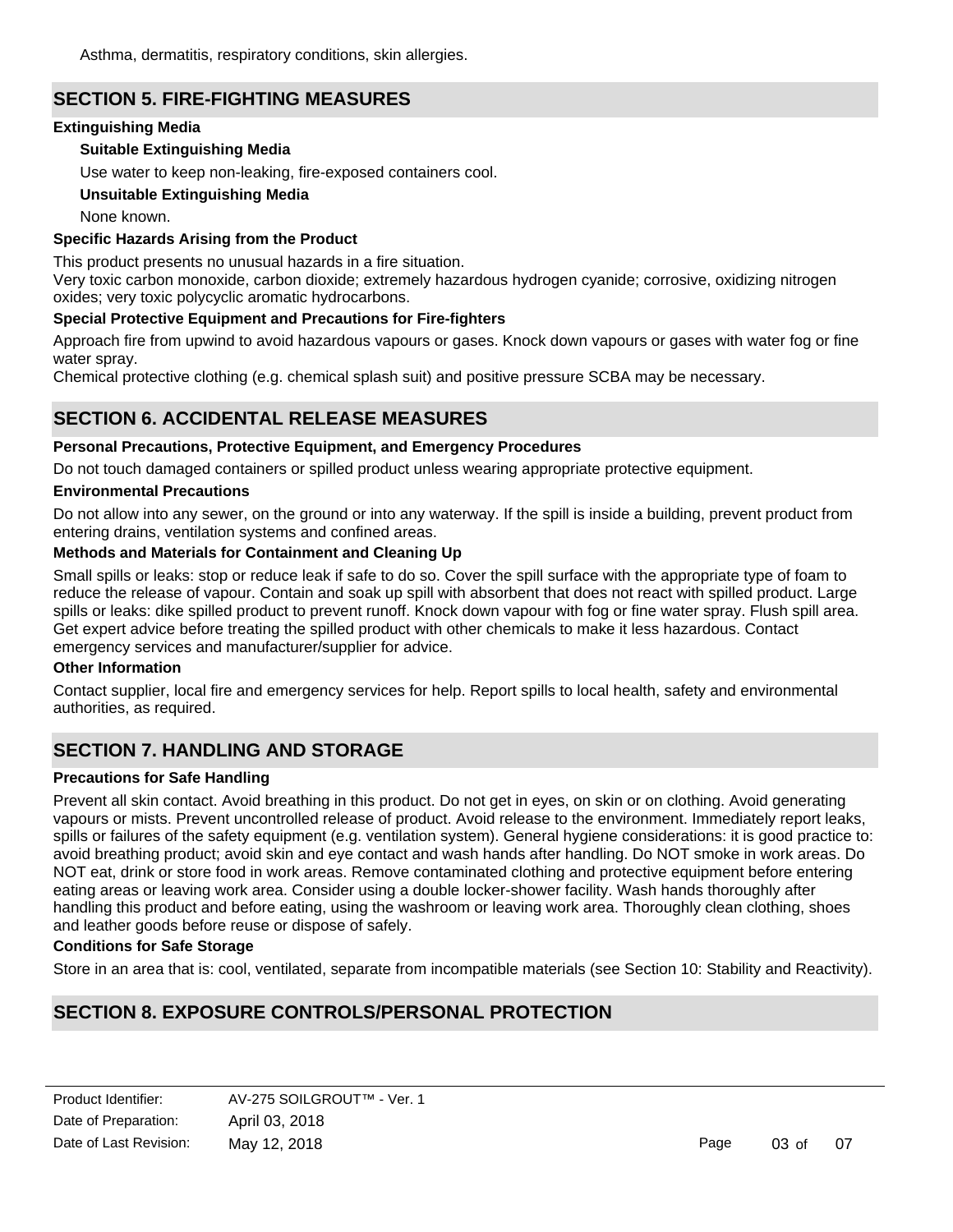#### **Control Parameters**

|                                                   | <b>ACGIH TLV®</b> |             | <b>OSHA PEL</b> |                      | <b>AIHA WEEL</b> |            |
|---------------------------------------------------|-------------------|-------------|-----------------|----------------------|------------------|------------|
| <b>Chemical Name</b>                              | <b>TWA</b>        | <b>STEL</b> | <b>TWA</b>      | <b>Ceiling</b>       | 8-hr TWA         | <b>TWA</b> |
| Methylenediphenyl diisocyanate<br>(mixed isomers) | $0.005$ ppm       |             |                 | $ 0.2 \text{ mg/m}3$ |                  |            |

### **Appropriate Engineering Controls**

Use local exhaust ventilation, if general ventilation is not adequate to control amount in the air. Provide eyewash and safety shower if contact or splash hazard exists.

#### **Individual Protection Measures**

#### **Eye/Face Protection**

Wear chemical safety goggles. Wear chemical safety goggles and face shield when contact is possible.

#### **Skin Protection**

Wear chemical protective clothing e.g. gloves, aprons, boots.

Suitable materials are: Chemical Resistant Gloves: butyl rubber, neoprene rubber, nitrile rubber, polyvinyl chloride, Viton®/butyl rubber. Chemical Resistant Suit: Barrier® (PE/PA/PE), Saranex®.

#### **Respiratory Protection**

Wear a NIOSH approved air-purifying respirator with N100, R100, or P100 filter(s). And wear a NIOSH approved air-purifying respirator with an organic vapour cartridge. Either full-face piece or half-face piece with splash goggles.

# **SECTION 9. PHYSICAL AND CHEMICAL PROPERTIES**

#### **Basic Physical and Chemical Properties**

| Appearance                                                   | Light brown liquid.                                                       |
|--------------------------------------------------------------|---------------------------------------------------------------------------|
| <b>Odour</b>                                                 | Pungent                                                                   |
| <b>Odour Threshold</b>                                       | Not available                                                             |
| рH                                                           | Not available                                                             |
| <b>Melting Point/Freezing Point</b>                          | Not available (melting); < $0^{\circ}$ F (-18 °C) (freezing)              |
| <b>Initial Boiling Point/Range</b>                           | Not available                                                             |
| <b>Flash Point</b>                                           | Not available                                                             |
| <b>Evaporation Rate</b>                                      | Not available                                                             |
| Flammability (solid, gas)                                    | Not available                                                             |
| <b>Upper/Lower Flammability or</b><br><b>Explosive Limit</b> | Not available (upper); Not available (lower)                              |
| <b>Vapour Pressure</b>                                       | Not available                                                             |
| Vapour Density (air = 1)                                     | Not available                                                             |
| Relative Density (water $= 1$ )                              | 1.114                                                                     |
| <b>Solubility</b>                                            | Not available in water; Moderately soluble in ketones (e.g. acetone).     |
| <b>Partition Coefficient,</b><br>n-Octanol/Water (Log Kow)   | Not available                                                             |
| <b>Auto-ignition Temperature</b>                             | Not available                                                             |
| <b>Decomposition Temperature</b>                             | Not available                                                             |
| <b>Viscosity</b>                                             | Not available (kinematic); 30 - 55 centipoises at 77 °F (25 °C) (dynamic) |

# **SECTION 10. STABILITY AND REACTIVITY**

**Chemical Stability Reactivity** Not applicable.

Normally stable.

**Product Identifier:** Date of Preparation: April 03, 2018 AV-275 SOILGROUT™ - Ver. 1 Date of Last Revision: May 12, 2018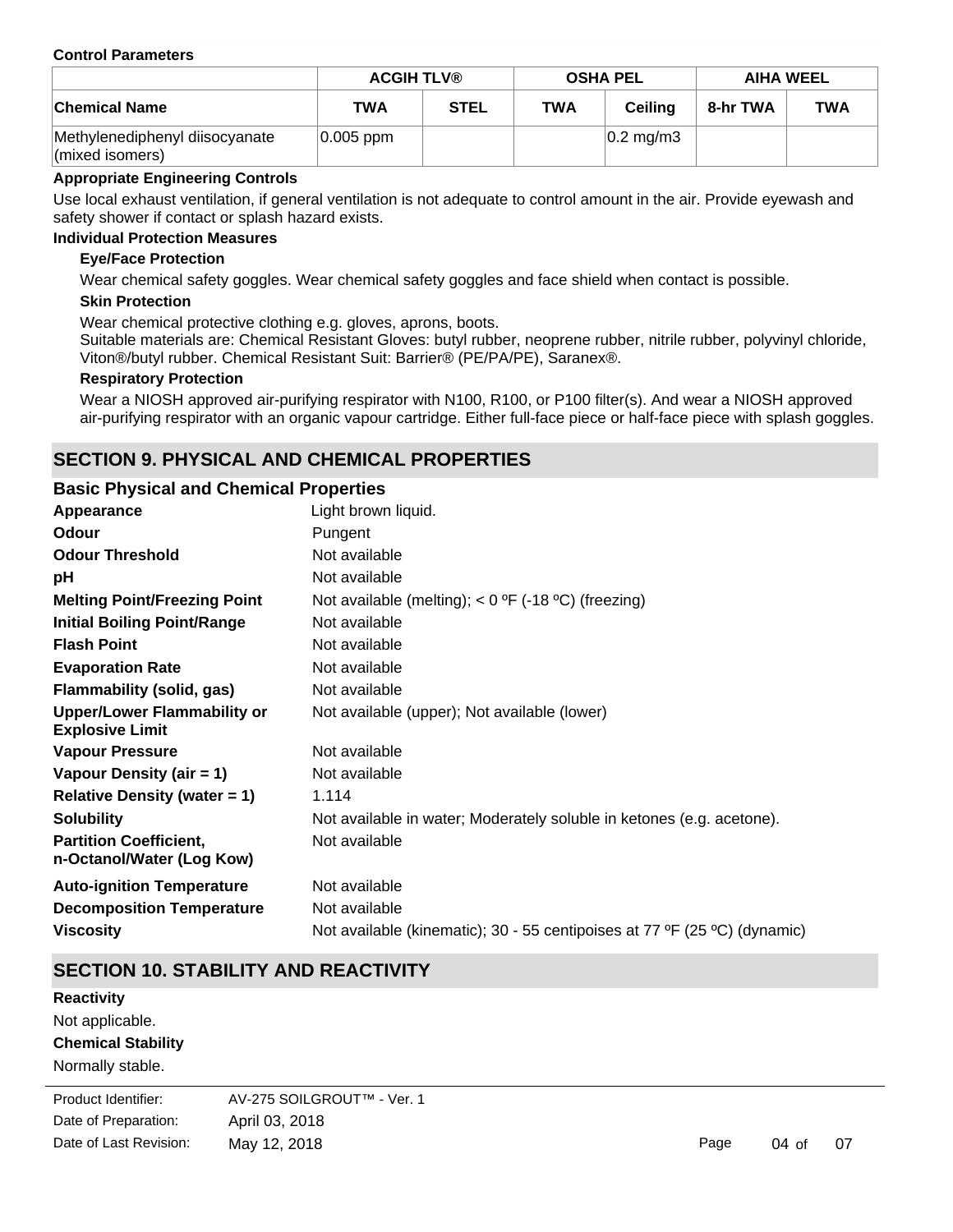### **Possibility of Hazardous Reactions**

None known.

#### **Conditions to Avoid**

Water, moisture or humidity. Alkaline conditions (high pH).

#### **Incompatible Materials**

Polymerizes on contact with: alcohols (e.g. ethanol), alkanolamines (e.g. triethanolamine), amines (e.g. triethylamine), glycols (e.g. ethylene glycol), phenols (e.g. carbolic acid), reducing agents (e.g. hydroquinone), strong reducing agents (e.g. hydrides), water.

Not corrosive to metals.

# **Hazardous Decomposition Products**

None known.

# **SECTION 11. TOXICOLOGICAL INFORMATION**

#### **Likely Routes of Exposure**

Inhalation; skin contact; eye contact.

#### **Acute Toxicity**

| <b>Chemical Name</b>                             | <b>LC50</b>            | $ LD50$ (oral)       | LD50 (dermal)           |
|--------------------------------------------------|------------------------|----------------------|-------------------------|
| Methylenediphenyl<br>disocyanate (mixed isomers) | 2 mg/L (rat) (aerosol) | $>$ 2000 mg/kg (rat) | $> 9400$ mg/kg (rabbit) |
| Dibutyl maleate                                  |                        | 9300 mg/kg (mouse)   | 10010 mg/kg (rabbit)    |

Inhalation ATEmix = 10.36 mg/L

Oral ATEmix = 18452.381 mg/kg

Dermal ATEmix = 19861.11 mg/kg

#### **Skin Corrosion/Irritation**

May cause mild irritation based on information for closely related chemicals.

# **Serious Eye Damage/Irritation**

May cause serious eye irritation based on information for closely related materials.

# **STOT (Specific Target Organ Toxicity) - Single Exposure**

#### **Inhalation**

May be harmful based on information for closely related materials. (Methylenediphenyl diisocyanate (mixed isomers)) may cause severe nose and throat irritation.

#### **Skin Absorption**

No information was located.

**Ingestion**

May be harmful based on animal tests.

# **Aspiration Hazard**

No information was located.

# **STOT (Specific Target Organ Toxicity) - Repeated Exposure**

May cause harmful effects on the kidneys. (Dibutyl maleate) irritation of the respiratory system. May cause respiratory tract injury. (Methylenediphenyl diisocyanate (mixed isomers)). (2-(2-ETHOXYETHOXY)ETHYL ACETATE)

#### **Respiratory and/or Skin Sensitization**

May cause severe asthma-like symptoms (respiratory sensitization) based on information for closely related chemicals. May cause an allergic reaction (skin sensitization) based on information for closely related chemicals. (Methylenediphenyl diisocyanate (mixed isomers))

# **Carcinogenicity**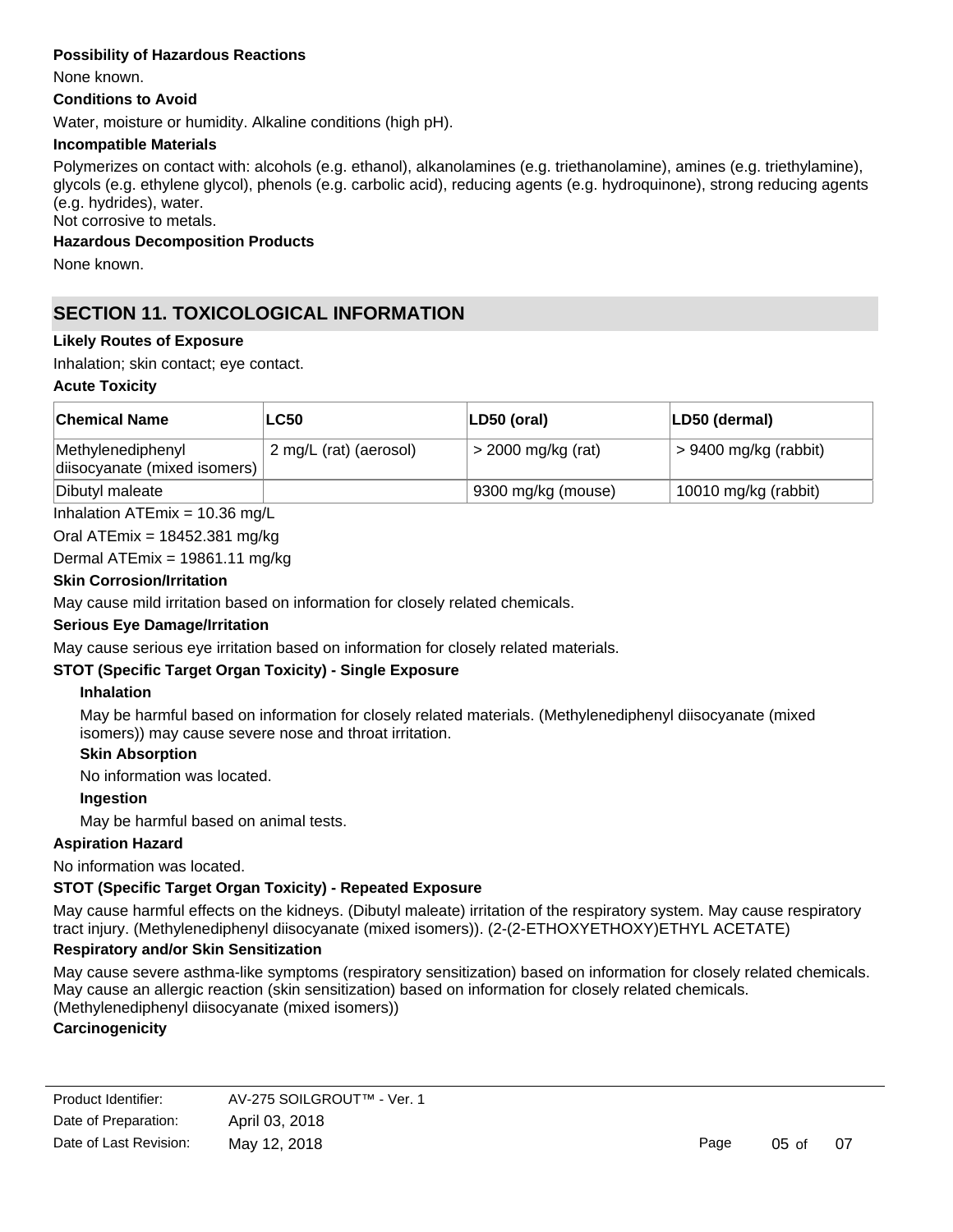| <b>Chemical Name</b>                              | <b>IARC</b> | <b>ACGIH®</b>     | <b>NTP</b> | <b>OSHA</b>       |
|---------------------------------------------------|-------------|-------------------|------------|-------------------|
| Methylenediphenyl<br>diisocyanate (mixed isomers) | ∣Group 3    | Not designated    | Not Listed | <b>Not Listed</b> |
| Dibutyl maleate                                   | Not Listed  | <b>Not Listed</b> | Not Listed | <b>Not Listed</b> |

No information was located.

#### **Reproductive Toxicity**

#### **Development of Offspring**

No information was located.

**Sexual Function and Fertility**

No information was located.

**Effects on or via Lactation**

No information was located.

# **Germ Cell Mutagenicity**

No information was located.

#### **Interactive Effects**

No information was located.

# **SECTION 12. ECOLOGICAL INFORMATION**

#### **Ecotoxicity**

Toxic to aquatic life, based on acute toxicity tests. (Dibutyl maleate)

# **Acute Aquatic Toxicity**

| <b>Chemical Name</b>                                 | <b>LC50 Fish</b>                                                   | <b>EC50 Crustacea</b>                               | <b>ErC50 Aquatic</b><br>Plants                                 | ErC50 Algae |
|------------------------------------------------------|--------------------------------------------------------------------|-----------------------------------------------------|----------------------------------------------------------------|-------------|
| Methylenediphenyl<br>diisocyanate (mixed<br>isomers) |                                                                    | > 1000 mg/L<br>(Daphnia magna<br>(water flea))      |                                                                |             |
| Dibutyl maleate                                      | $0.6$ mg/L<br>(Oncorhynchus<br>mykiss (rainbow<br>trout); 96-hour) | 21 mg/L (Daphnia<br>magna (water flea);<br>48-hour) | $6.2$ mg/L<br>(Desmodesmus<br>subspicatus (algae);<br>72-hour) |             |

#### **Persistence and Degradability**

No ingredient of this product or its degradation products is known to be highly persistent.

# **Bioaccumulative Potential**

Fish Bioconcentration Factor: 81.34 l/kg. (Dibutyl maleate) 200. (Methylenediphenyl diisocyanate (mixed isomers)) **Mobility in Soil**

If released into the environment, this product does not move through the soil.

#### **Other Adverse Effects**

There is no information available.

# **SECTION 13. DISPOSAL CONSIDERATIONS**

#### **Disposal Methods**

Dispose of contents and container in accordance with local, regional, national and international regulations.

# **SECTION 14. TRANSPORT INFORMATION**

Not regulated under Canadian TDG regulations. Not regulated under US DOT Regulations.

| <b>Environmental</b>   | Not applicable             |      |       |    |  |  |
|------------------------|----------------------------|------|-------|----|--|--|
| Product Identifier:    | AV-275 SOILGROUT™ - Ver. 1 |      |       |    |  |  |
| Date of Preparation:   | April 03, 2018             |      |       |    |  |  |
| Date of Last Revision: | May 12, 2018               | Page | 06 of | 07 |  |  |